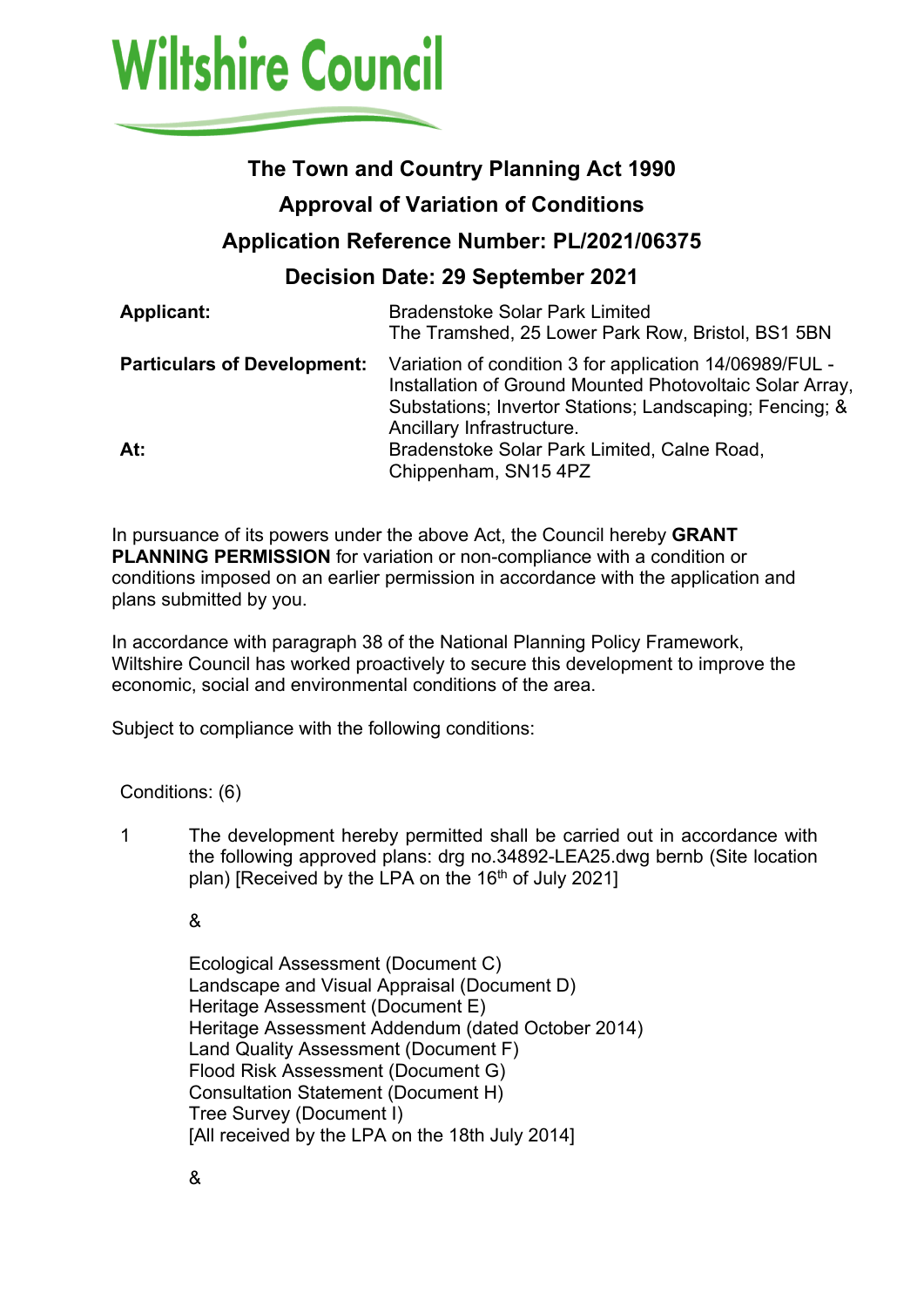Drg no. 34892-LEA26.dwg bernb (site location plan), drg no. 1227-0207-17 Issue 01 (Inverter Station Detail Power Electronics Double), drg no.34892- Lea28.dwg barkr (Inverter and Transformer Housing), drg no.1227-0207-18 Issue 01 (Inverter Station Detail Power Electronics Square Configuration), drg no. 34892-Lea 011.wor parkb (Solar Array Layout), drg no.1227-0207- 16 Issue: 01 (Inverter Station Detail Power Electronics) & drg no.1227-INV-FD01 Issue: 02 (Inverter Foundation Configurations) [Received by the LPA on the 21 January 2016 as an NMA]

REASON: For the avoidance of doubt and in the interests of proper planning.

2 The planning permission granted under application reference 14/06989/FUL (26 November 2014) exists and is extant for a period of 40 years after the 21 September 2016, the date of the commissioning of the development. Written confirmation of the date of commissioning of the development having been provided to the Local Planning Authority on 28 September 2016. For the purposes of this condition, "commissioning" shall be defined as the point at which the solar farm is put into active service. The permission granted thereby expires on the 21 September 2056.

REASON: In the interests of amenity and the finite operation of this type of development.

3 The walls and roof of the inverter station, substation and switch gear room buildings to be positioned on the site shall be finished in a suitably neutral colour so as to aid the visual appearance of the development in the landscape. The finish of the buildings shall remain in that condition thereafter.

REASON: So as to aid the visual appearance of the development in the landscape.

4 Other than that shown on the approved plans, no further security or perimeter fencing shall be installed on the site in relation to the solar array unless otherwise agreed in the form of a separate planning permission in that regard. (ie. fencing in relation to the security of MoD Lyneham as a whole is excluded from the controls of this condition).

REASON: In the interests of visual amenity in the open countryside.

5 No materials, goods, plant, machinery, equipment, finished or unfinished products/parts of any description, skips, crates, containers, waste or any other item whatsoever shall be placed, stacked, deposited or stored outside any building on the site between the times of completion of development and commencement of decommissioning.

REASON: In the interests of the appearance of the site and the amenities of the area.

6 There shall be no external lighting of any kind erected on the site unless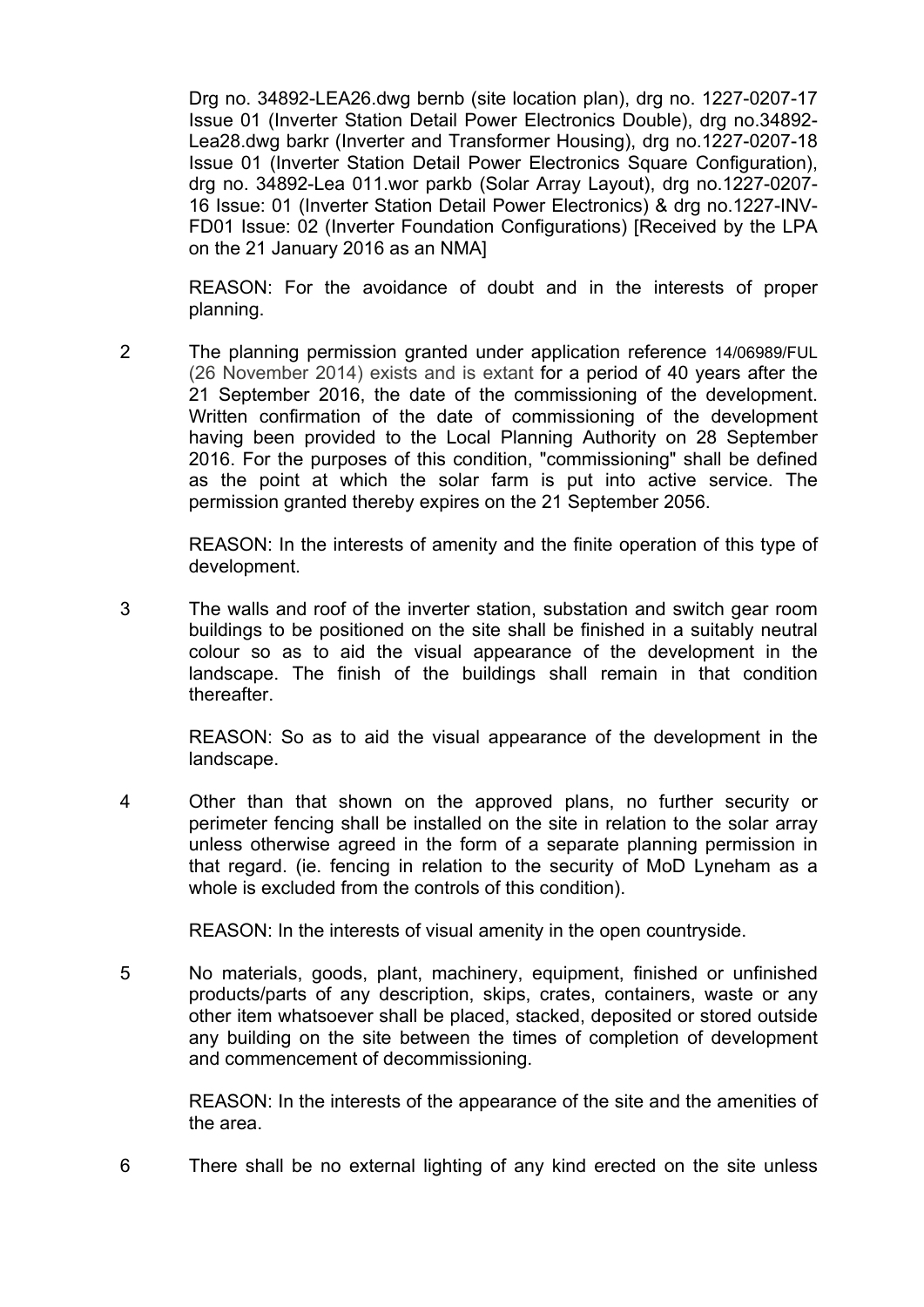otherwise agreed in writing in the form of a separate planning permission in that regard.

REASON: In the interests of visual amenity in the open countryside.

Informatives: (4)

- 7 INFORMATIVE TO APPLICANT: Any alterations to the approved plans, brought about by compliance with Building Regulations or any other reason must first be agreed in writing with the Local Planning Authority before commencement of work.
- 8 INFORMATIVE TO APPLICANT:

The applicant is requested to note that this permission does not affect any private property rights and therefore does not authorise the carrying out of any work on land outside their control. If such works are required it will be necessary for the applicant to obtain the landowners consent before such works commence.

If you intend carrying out works in the vicinity of the site boundary, you are also advised that it may be expedient to seek your own advice with regard to the requirements of the Party Wall Act 1996.

9 INFORMATIVE TO APPLICANT:

The applicant should note that the grant of planning permission does not include any separate permission which may be needed to erect a structure in the vicinity of a public sewer. Such permission should be sought direct from Thames Water Utilities Ltd / Wessex Water Services Ltd. Buildings are not normally allowed within 3.0 metres of a Public Sewer although this may vary depending on the size, depth, strategic importance, available access and the ground conditions appertaining to the sewer in question.

10 INFORMATIVE TO APPLICANT: Please note that Council offices do not have the facility to receive material samples. Please deliver material samples to site and inform the Planning Officer where they are to be found.

#### *Sam Fox -* **Director Economic Development & Planning**